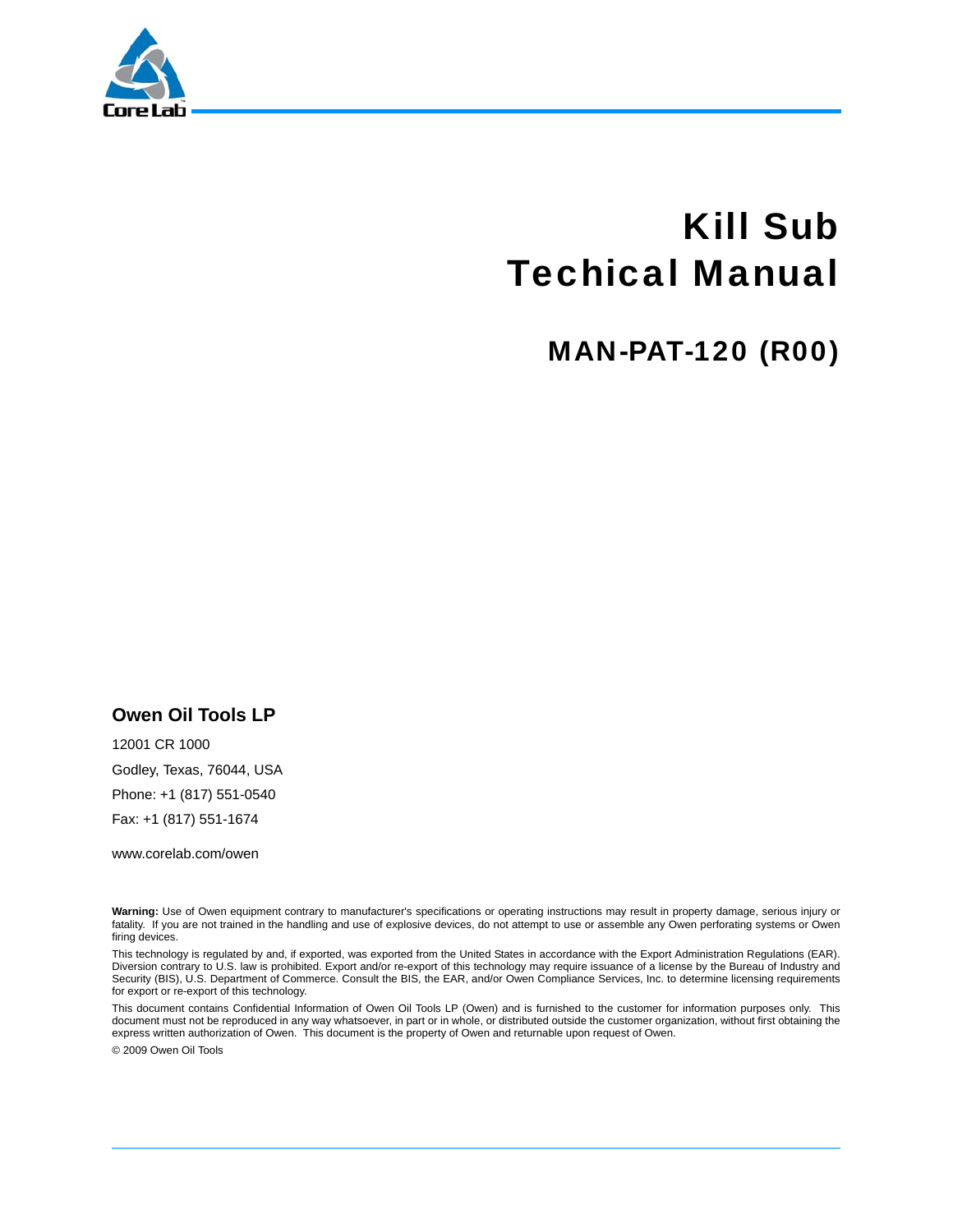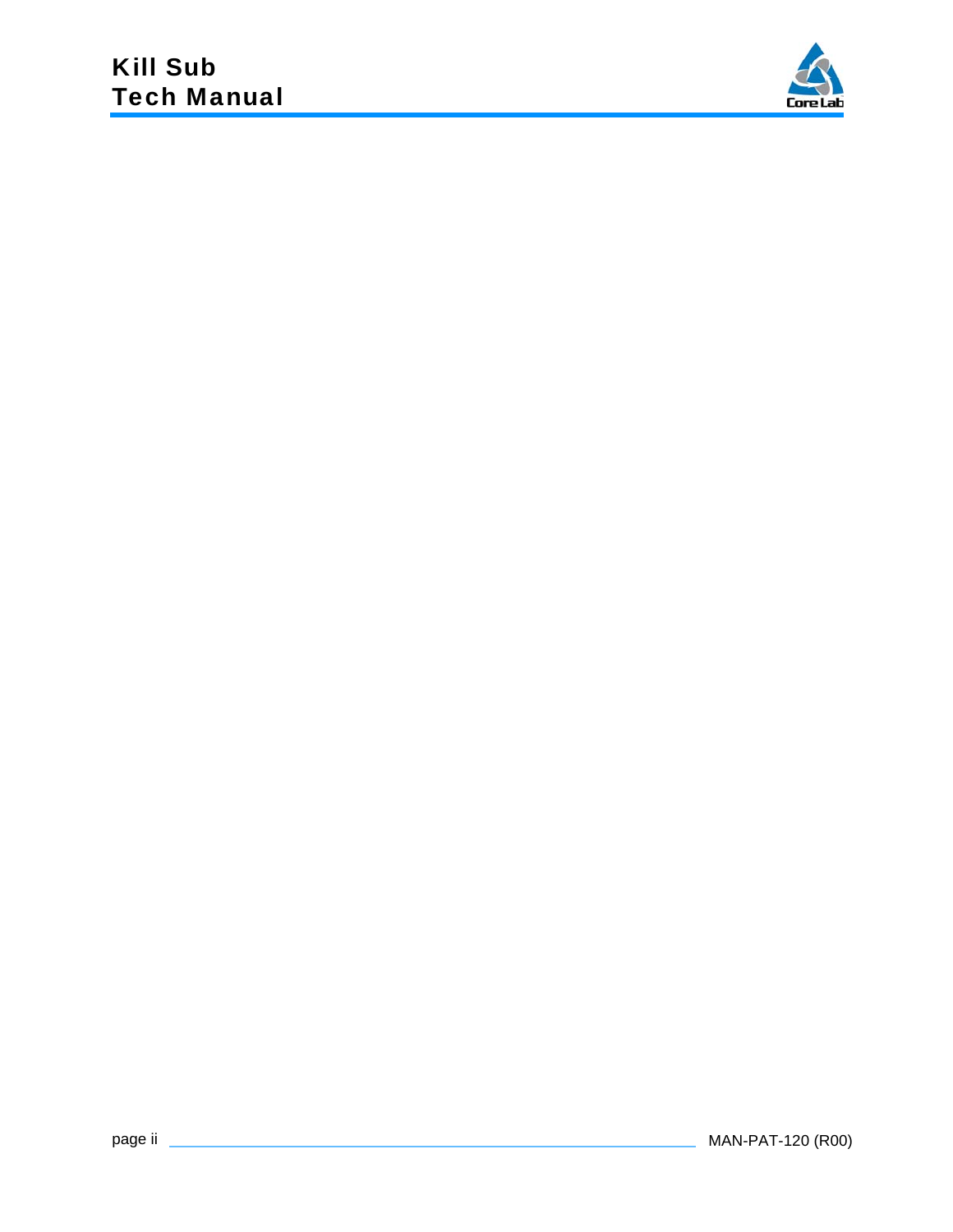

### Table of Contents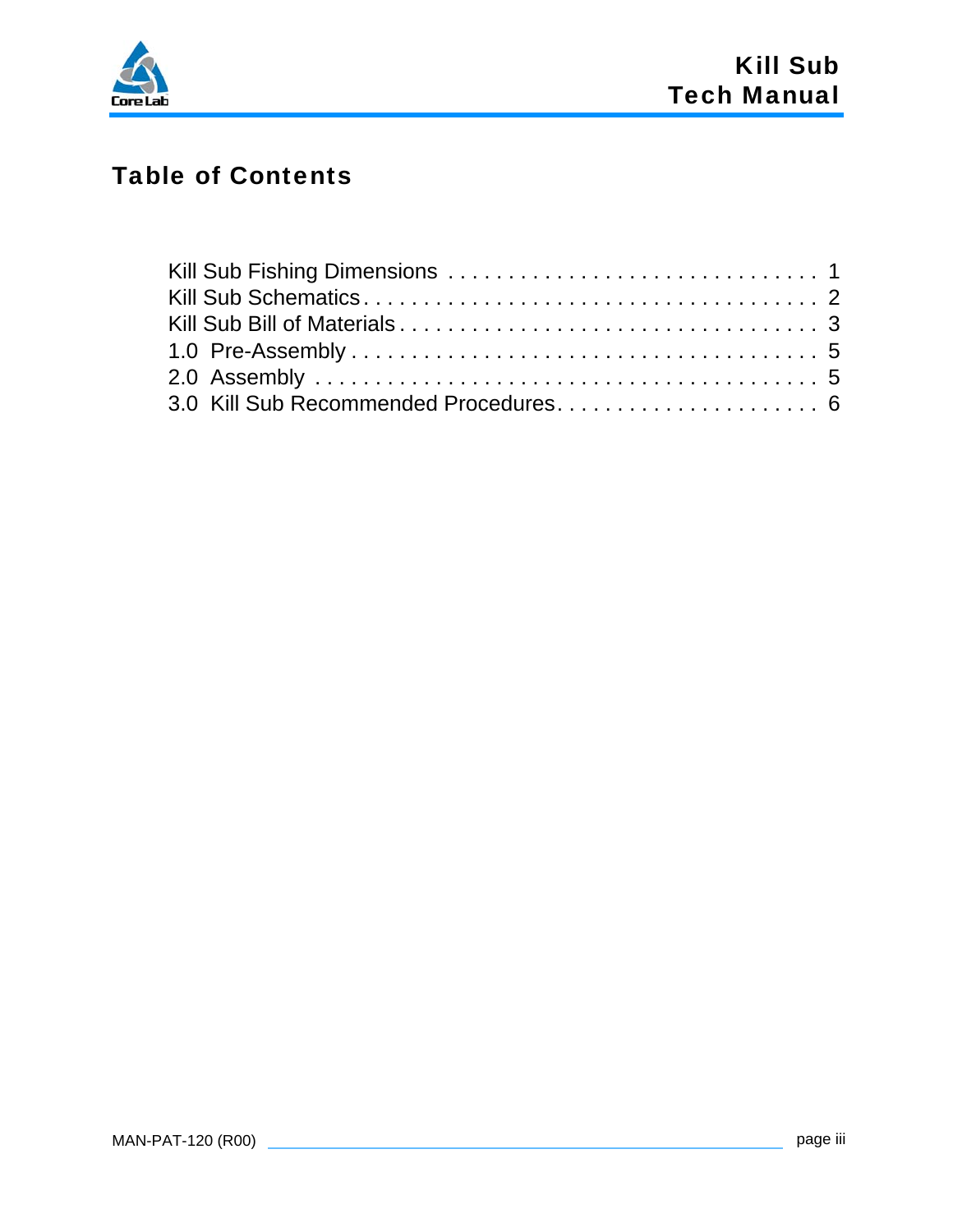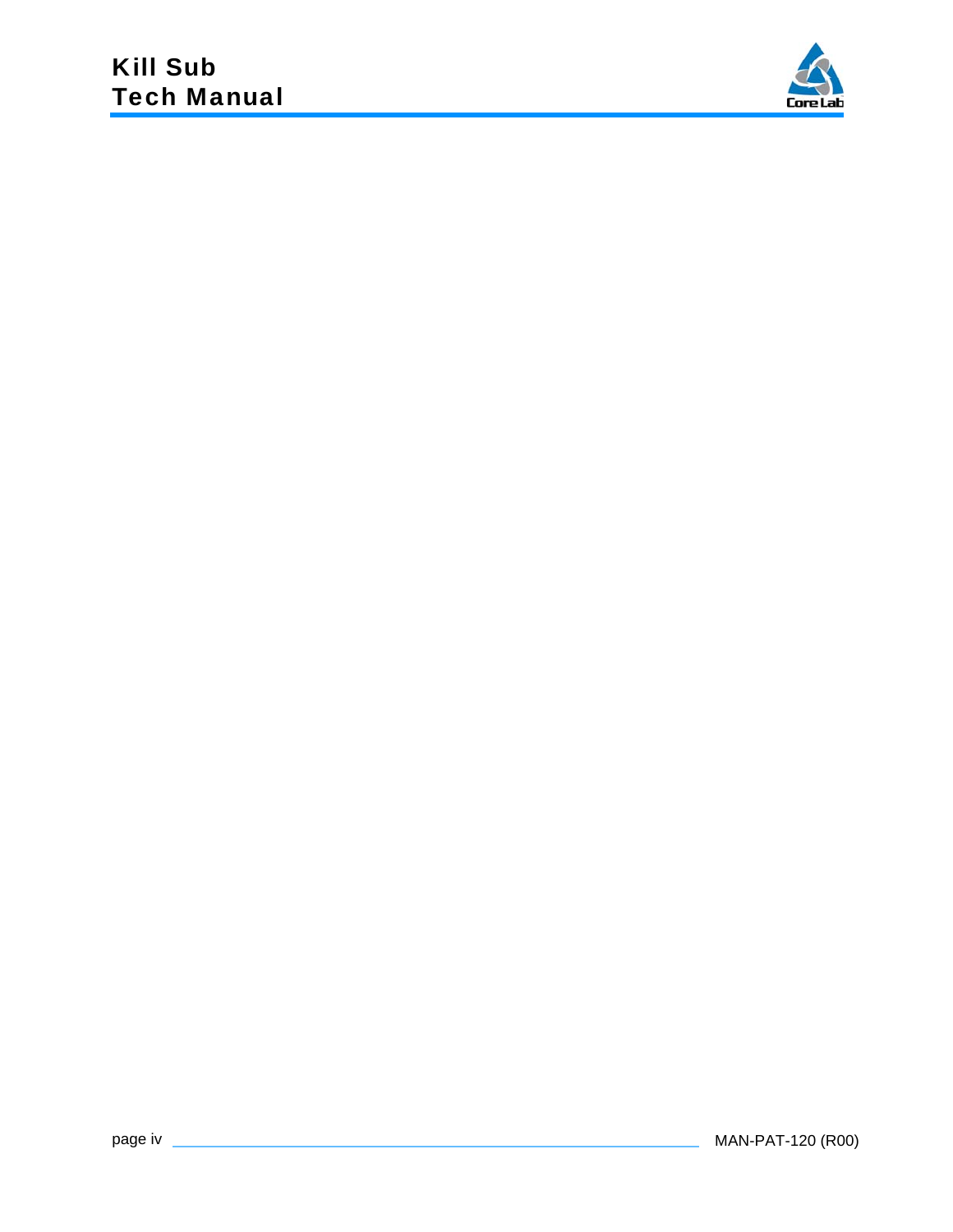

# Kill Sub Fishing Dimensions

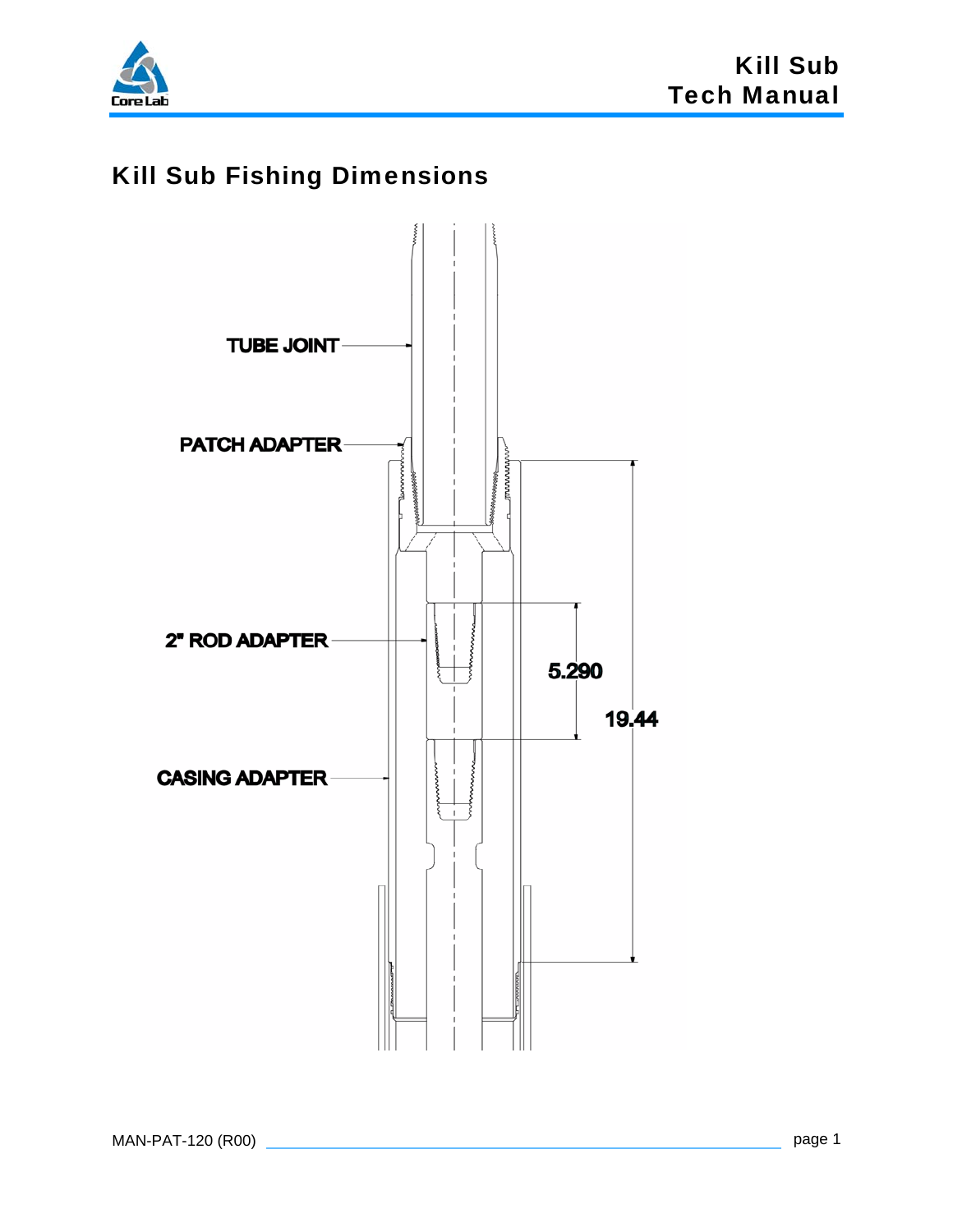

### Kill Sub Schematics

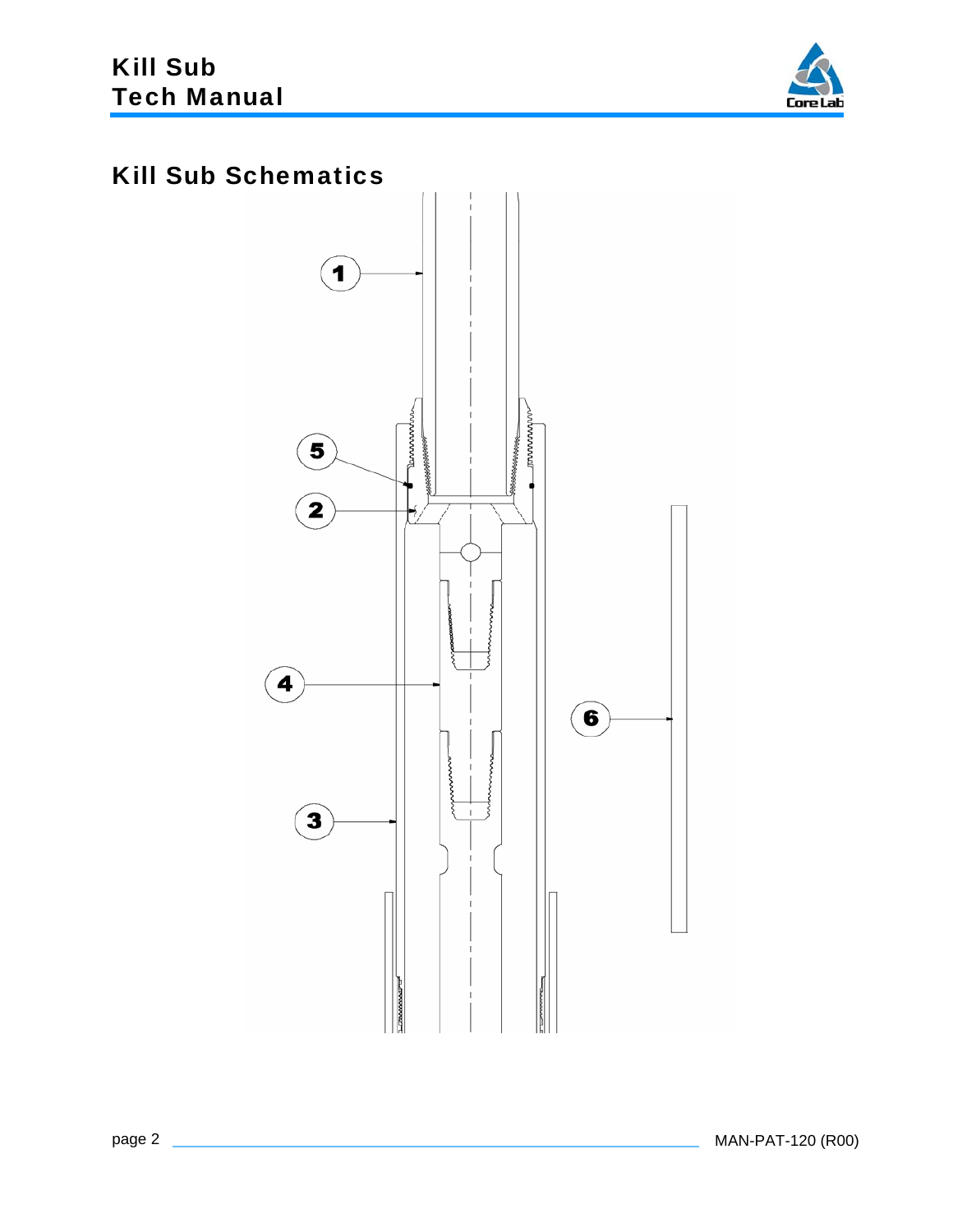

# Kill Sub Bill of Materials

| <b>SIZE</b> | <b>ASSEMBLY</b> | <b>ITEM</b>    | QTY. | <b>DESCRIPTION</b>    | O.A.L. | <b>O.D.</b> | I.D.       |
|-------------|-----------------|----------------|------|-----------------------|--------|-------------|------------|
| 5-1/2" 14#  | SIS-5500-001    |                |      |                       |        |             |            |
|             |                 | 1              | 1    | 2-7/8" TUBE JOINT     | 36.00  | 3.09        | 2.259      |
|             |                 | $\overline{2}$ | 1    | PATCH ADAPTER         | 8.89   | 4.05        | N/A        |
|             |                 | 3              | 1    | <b>CASING ADAPTER</b> | 21.56  | 4.79        | 3.71       |
|             |                 | 4              | 1    | 2" ROD ADAPTER        | 7.70   | 2.00        | <b>N/A</b> |
|             |                 | 5              | 1    | <b>O-RING</b>         |        |             |            |
|             |                 | 6              | 1    | <b>SUPPORT TOOL</b>   | 15.00  | 0.50        | <b>N/A</b> |
|             |                 |                |      |                       |        |             |            |
| 7" 26#      | SIS-7000-001    |                |      |                       |        |             |            |
|             |                 | 1              | 1    | 2-7/8" TUBE JOINT     | 36.00  | 3.09        | 2.259      |
|             |                 | $\overline{2}$ | 1    | PATCH ADAPTER         | 8.89   | 5.25        | N/A        |
|             |                 | 3              | 1    | <b>CASING ADAPTER</b> | 21.56  | 6.11        | 4.97       |
|             |                 | $\overline{4}$ | 1    | 2" ROD ADAPTER        | 7.70   | 2.00        | <b>N/A</b> |
|             |                 | 5              | 1    | <b>O-RING</b>         |        |             |            |
|             |                 | 6              | 1    | SUPPORT TOOL          | 15.00  | 0.50        | <b>N/A</b> |
|             |                 |                |      |                       |        |             |            |
| 8-5/8" 32#  | SIS-8625-001    |                |      |                       |        |             |            |
|             |                 | 1              | 1    | 2-7/8" TUBE JOINT     | 36.00  | 3.09        | 2.259      |
|             |                 | $\overline{2}$ | 1    | PATCH ADAPTER         | 8.89   | 6.58        | <b>N/A</b> |
|             |                 | 3              | 1    | <b>CASING ADAPTER</b> | 21.56  | 7.50        | 6.28       |
|             |                 | 4              | 1    | 2" ROD ADAPTER        | 7.70   | 2.00        | <b>N/A</b> |
|             |                 | 5              | 1    | <b>O-RING</b>         |        |             |            |
|             |                 | 6              | 1    | <b>SUPPORT TOOL</b>   | 15.00  | 0.50        | <b>N/A</b> |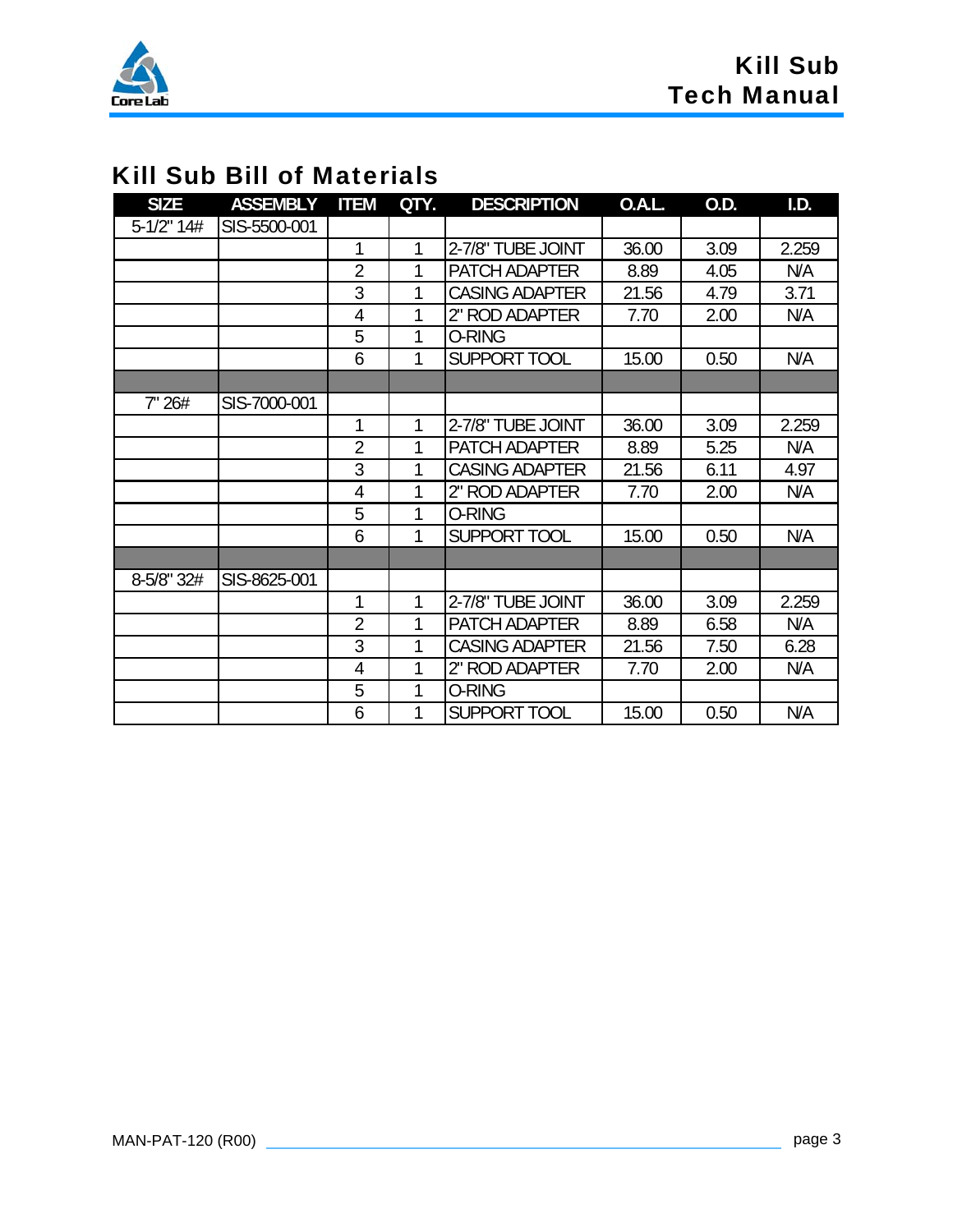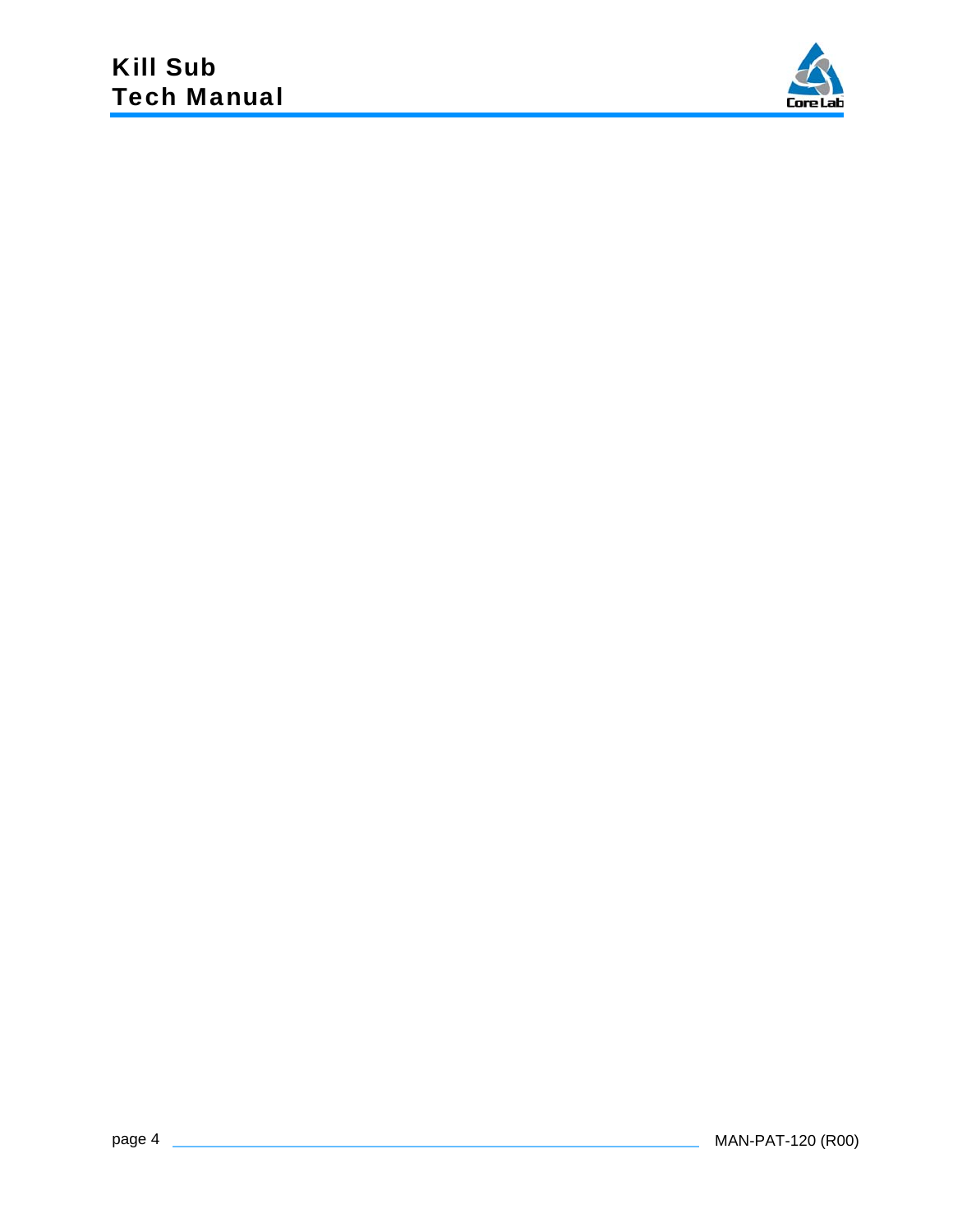

#### 1.0 Pre-Assembly



*Warning: Make sure all tool parts and components have been thoroughly cleaned or serious damage and/or injury could occur!*



*Warning: Personal Protective Equipment (PPE) such as steel toed footwear, safety glasses, etc..., should be worn at all times!*



*Note: Verify that the correct O-Ring redress kit and quantities are used as specified on the Bill Of Materials (for example, 5 each etc.…). Lay out all redress kit components on a clean surface.*



*Note: Make sure to lubricate all O-Rings and threaded surfaces.*

*Caution: Make sure to wrench only on wrenching surfaces (knurled areas) provided! Always file wrench marks and burrs and clean off debris!*

#### 2.0 Assembly

**2.1** Install 1 O-Ring (item #5) onto the OD of the Patch Adapter (item # 2).

**2.2** Place the 2" Rod Adapter (item #4) into a vise. Now screw the Patch Adapter into the Rod Adapter and make wrench tight.

**2.3** Move the tool down in the vise to the Patch Adapter/Rod Adapter connection. Then, screw the Tube Joint (item #1) into the Patch Adapter (item #2) and make wrench tight.

**2.4** If needed, install and tighten an EUE Coupling on top of the Tube Joint (item #1).

**2.5** If needed, install an X-over to the EUE coupling to the required tubing size being used.



*Note: This complete assembly should be made up prior to running in the hole and be on or near the drill floor and readily available.*